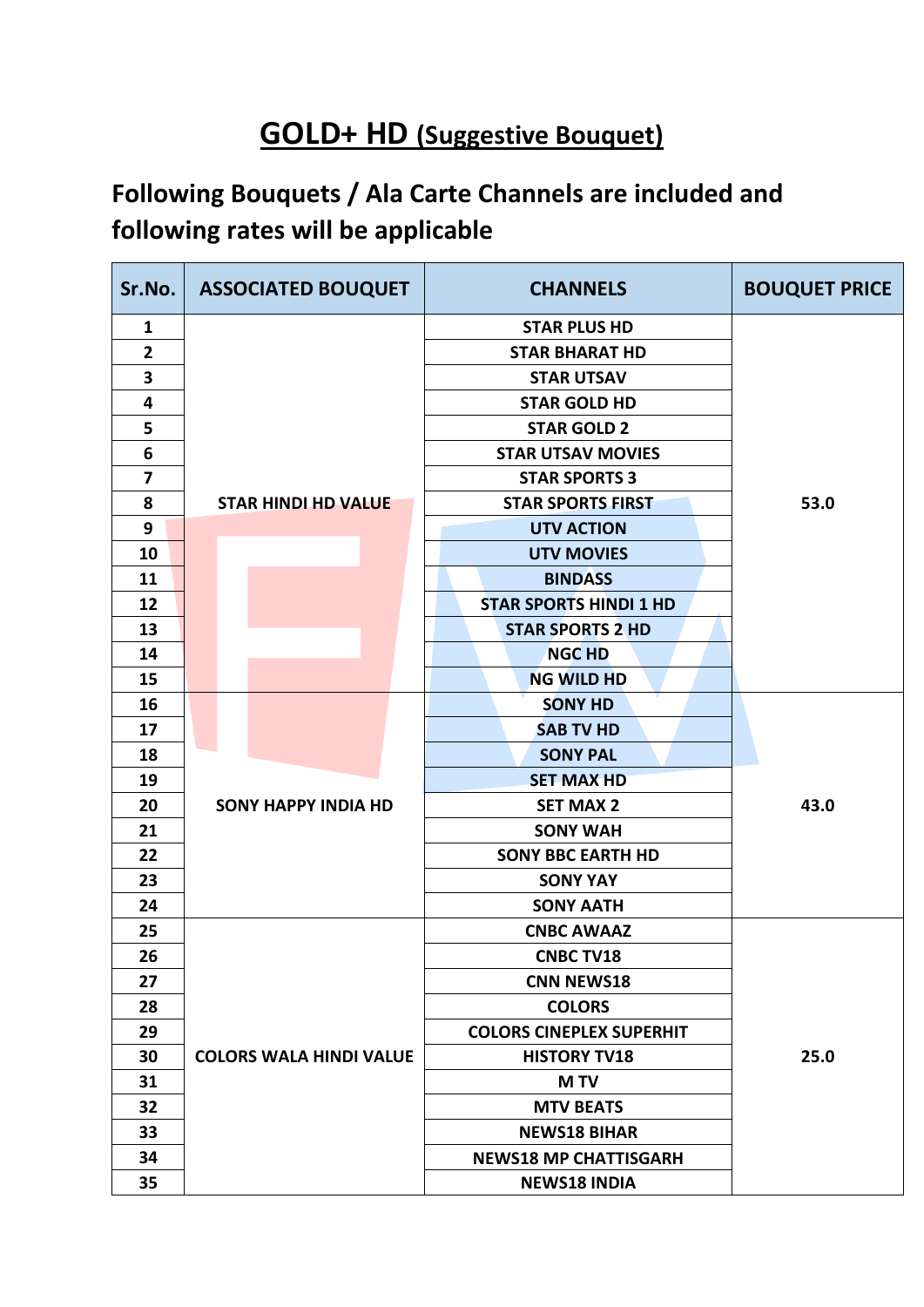| 36 |                                 | <b>NEWS18 PUNJAB HH</b>           |      |
|----|---------------------------------|-----------------------------------|------|
| 37 |                                 | <b>NEWS18 RAJASTHAN</b>           |      |
| 38 |                                 | <b>NEWS18 UP UK</b>               |      |
| 39 |                                 | <b>NEWS18 URDU</b>                |      |
| 40 |                                 | <b>NICK JUNIOR</b>                |      |
| 41 |                                 | <b>NICK</b>                       |      |
| 42 |                                 | <b>NEWS18 ASSAM</b>               |      |
| 43 |                                 | <b>COLORS RISHTEY</b>             |      |
| 44 |                                 | <b>COLORS CINEPLEX</b>            |      |
| 45 |                                 | <b>SONIC</b>                      |      |
| 46 |                                 | VH1                               |      |
| 47 |                                 | <b>ZEE TV</b>                     |      |
| 48 |                                 | & TV                              |      |
| 49 |                                 | <b>ZEE ANMOL</b>                  |      |
| 50 |                                 | <b>BIG MAGIC</b>                  |      |
| 51 |                                 | <b>ZEE CINEMA</b>                 |      |
| 52 |                                 | <b>&amp; PICTURES</b>             |      |
| 53 |                                 | <b>ZEE BOLLYWOOD</b>              |      |
| 54 |                                 | <b>ZEE ACTION</b>                 |      |
| 55 |                                 | <b>ZEE ANMOL CINEMA</b>           |      |
| 56 |                                 | <b>ZEE CLASSIC</b>                |      |
| 57 |                                 | <b>ZEE NEWS</b>                   |      |
| 58 | <b>ZEE FAMILY PACK HINDI SD</b> | <b>ZEE HINDUSTAN</b>              | 39.0 |
| 59 |                                 | <b>ZEE BUSINESS</b>               |      |
| 60 |                                 | <b>ZEE ZEST</b>                   |      |
| 61 |                                 | <b>ZEE ZING</b>                   |      |
| 62 |                                 | <b>ZEE SALAAM</b>                 |      |
| 63 |                                 | <b>ZEE GANGA</b>                  |      |
| 64 |                                 | <b>ZEE BIHAR JHARKHAND</b>        |      |
| 65 |                                 | <b>ZEE PUNJAB HH</b>              |      |
| 66 |                                 | ZEE MADHYA PRADESH CHATISGARH     |      |
| 67 |                                 | <b>ZEE NEWS RAJASTHAN</b>         |      |
| 68 |                                 | ZEE UTTAR PRADESH UTTRAKHAND      |      |
| 69 |                                 | <b>ZEE 24 KALAK</b>               |      |
| 70 |                                 | <b>DISCOVERY HD</b>               |      |
| 71 |                                 | <b>ANIMAL PLANET HD</b>           |      |
| 72 |                                 | TLC HD                            |      |
| 73 | <b>BASIC INFOTAINMENT HD</b>    | <b>INVESTIGATION DISCOVERY HD</b> |      |
| 74 | <b>PACK</b>                     | <b>DISCOVERY KIDS</b>             | 10.0 |
| 75 |                                 | <b>EURO SPORTS</b>                |      |
| 76 |                                 | <b>DISCOVERY SCIENCE</b>          |      |
| 77 |                                 | <b>DISCOVERY TURBO</b>            |      |
| 78 |                                 | <b>EURO SPORTS HD</b>             |      |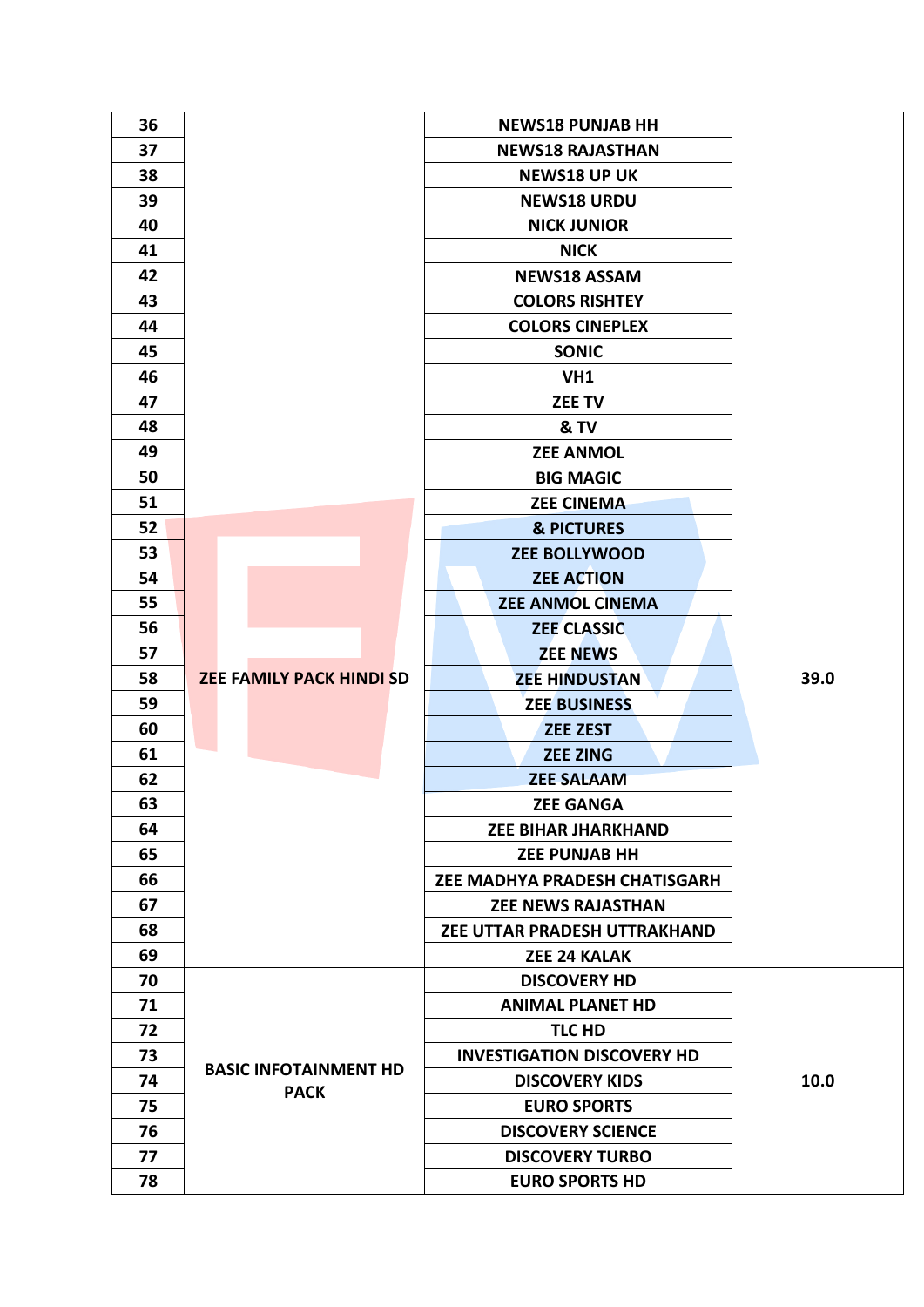| 79  |                               | <b>TIMES NOW WORLD HD</b>     |       |  |  |
|-----|-------------------------------|-------------------------------|-------|--|--|
| 80  |                               | <b>TIMES NOW</b>              | 8.0   |  |  |
| 81  |                               | <b>MIRROR NOW</b>             |       |  |  |
| 82  |                               | <b>ET NOW</b>                 |       |  |  |
| 83  |                               | <b>ET NOW SWADESH</b>         |       |  |  |
| 84  | <b>TIMES GLOBAL BOUQUET 3</b> | <b>ZOOM</b>                   |       |  |  |
| 85  |                               | <b>ROMEDY NOW</b>             |       |  |  |
| 86  |                               | <b>MOVIES NOW HD</b>          |       |  |  |
| 87  |                               | <b>MNX HD</b>                 |       |  |  |
| 88  |                               | <b>TIMES NOW NAVBHARAT HD</b> |       |  |  |
| 89  |                               | $MN+HD$                       |       |  |  |
| 90  |                               | <b>DISNEY</b>                 | 10.0  |  |  |
| 91  |                               | <b>DISNEY JUNIOR</b>          |       |  |  |
| 92  | <b>DISNEY KIDS PACK</b>       | <b>HUNGAMA</b>                |       |  |  |
| 93  |                               | <b>SUPER HUNGAMA</b>          |       |  |  |
| 94  |                               | <b>CARTOON NETWORK</b>        |       |  |  |
| 95  | <b>TURNER FAMILY HD PLUS</b>  | <b>CNN</b>                    | 6.50  |  |  |
| 96  | <b>PACK</b>                   | <b>POGO</b>                   |       |  |  |
| 97  |                               | <b>CARTOON NETWORK HD+</b>    |       |  |  |
| 98  |                               | <b>NDTV 24x7</b>              |       |  |  |
| 99  |                               | <b>NDTV INDIA</b>             |       |  |  |
| 100 | <b>NDTV ULTRA</b>             | <b>NDTV PROFIT</b>            | 3.50  |  |  |
| 101 |                               | <b>NDTV GOODTIMES</b>         |       |  |  |
| 102 |                               | <b>AAJ TAK HD</b>             |       |  |  |
| 103 | <b>TVTN NEWS HD BOUQUET</b>   | <b>GOOD NEWS TODAY</b>        | 1.0   |  |  |
| 104 |                               | <b>INDIA TODAY</b>            |       |  |  |
| 105 |                               | <b>EPIC</b>                   |       |  |  |
| 106 | <b>APNA EPIC VALUE PACK</b>   | <b>GUBBARE</b>                | 2.0   |  |  |
| 107 |                               | <b>FILAMCHI BHOJPURI</b>      |       |  |  |
| 108 | <b>BBC WORLD NEWS</b>         | <b>BBC WORLD NEWS</b>         | 0.50  |  |  |
| 109 | <b>BBC CBEEBIES</b>           | <b>BBC CBEEBIES</b>           | 0.50  |  |  |
| 110 | <b>ZEE PUNJABI</b>            | <b>ZEE PUNJABI</b>            | 3.0   |  |  |
| 111 | <b>ETV BAL BHARAT</b>         | <b>ETV BAL BHARAT</b>         | 4.0   |  |  |
|     |                               |                               |       |  |  |
|     | <b>TOTAL CHANNEL PRICE</b>    |                               | 209.0 |  |  |
|     |                               |                               |       |  |  |
|     | 21.20                         |                               |       |  |  |
|     |                               | <b>NET CHANNEL PRICE</b>      |       |  |  |
|     | 187.80                        |                               |       |  |  |
|     |                               |                               | 130.0 |  |  |
|     | <b>NCF CHARGES***</b>         |                               |       |  |  |
|     |                               |                               |       |  |  |